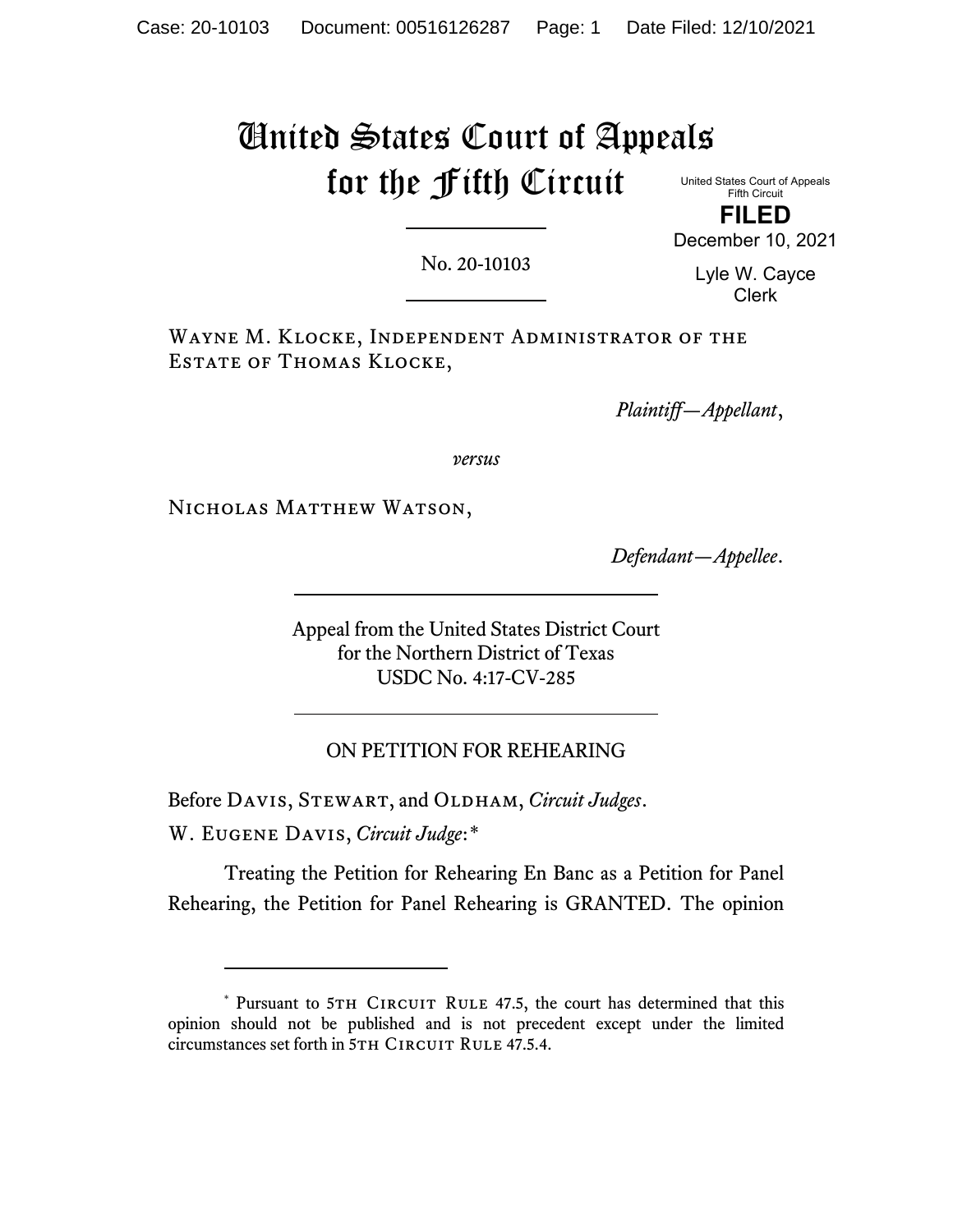previously issued, *Klocke v. Watson*, 861 F. App'x 524 (5th Cir. 2021), is withdrawn and the following is substituted in its place:

Plaintiff, Wayne M. Klocke ("Klocke"), Independent Administrator of the Estate of his son, Thomas Klocke ("Thomas"), appeals the district court's summary judgment in favor of Defendant, Nicholas Matthew Watson ("Watson"), dismissing Klocke's state law defamation claim. As set forth below, in determining that there was no genuine issue of material fact as to the elements of falsity and fault, the district court made impermissible credibility determinations based on conclusions this Court rendered in Klocke's prior appeal of his Title IX claim. The district court further erred in determining that Klocke waived the argument that his allegations constituted defamation per se and that Klocke is unable to present competent evidence of compensable damages. Therefore, we REVERSE the district court's summary judgment and REMAND for further proceedings consistent with this opinion.

# **I. FACTUAL BACKGROUND**

On May 19, 2016, Watson and Thomas were sitting next to each other in a class taught by Professor Dwight Long at the University of Texas at Arlington ("UTA"). [1](#page-1-0) In sworn testimony by affidavit and deposition, Watson gave the following account of what occurred between the two students, who previously had no interactions and did not know each other. While participating in a classroom discussion led by Long, he (Watson) made a comment regarding privilege in today's society. Thereafter, Thomas opened his laptop and typed on his computer, "Gays should die." Thomas then turned his computer toward Watson and pointed to the computer screen

<span id="page-1-0"></span><sup>&</sup>lt;sup>1</sup> Watson sat on Thomas's left, while another student named Blake Lankford sat on Thomas's right.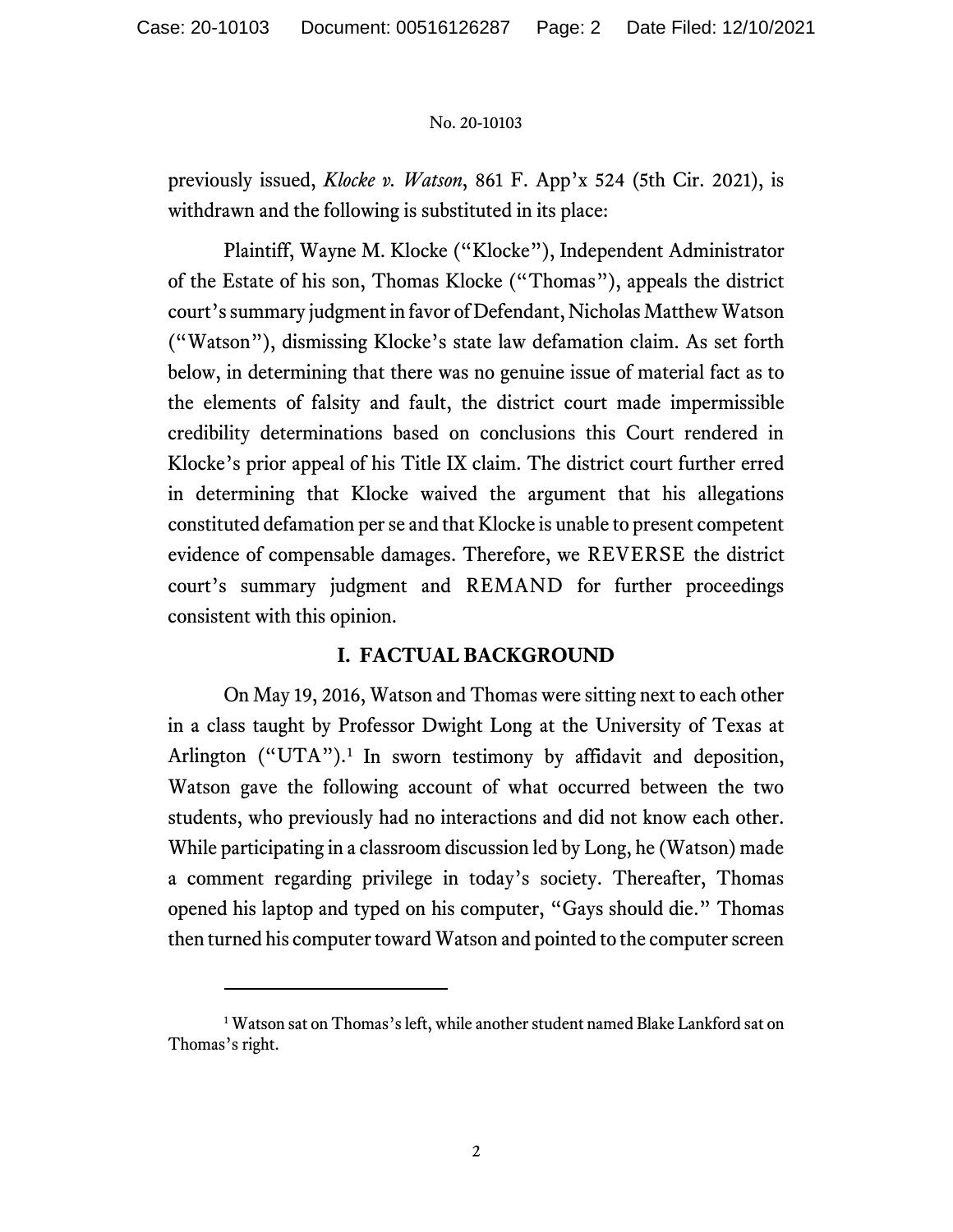so that Watson would view it. After Watson saw what Thomas had typed, Watson typed on his computer, "I'm gay," so that Thomas could see it and gave Thomas a confused look, trying to understand why Thomas would type such a statement. Thomas then pretended to yawn and told Watson, "Well then you're a faggot." Watson responded, "I think you should leave." Thomas then stated, "You should consider killing yourself."

Watson reported that Thomas's statements made him feel very scared and uncomfortable. While the class was ongoing, Watson emailed Long, describing what had just occurred between him and Thomas. Watson also posted an update on his Facebook account describing the incident. At some point shortly after the interaction between the two students, Thomas left the classroom and then returned, sitting on the other side of the classroom away from Watson.

At the conclusion of the class, Watson informed Long that he had emailed Long during class about what occurred between him and Thomas. Long stated that he did not have a chance to look at his emails during class, and, after Watson told Long what happened, Long suggested that Watson go to support services to report the incident. Watson then went to see Heather Snow, the Dean of Students at UTA. Snow requested that Watson send her an email describing the incident with Thomas, and Watson did so. Snow told Watson that she would forward the email to another person with UTA who would then reach out to him.

Watson was subsequently contacted by Daniel Moore, Associate Director of Academic Integrity at UTA, whom Snow assigned to investigate the incident. In sworn testimony, Moore stated that after reviewing Watson's email to Snow, he sent letters to both Thomas and Watson telling them to have no contact with each other. Thomas was also restricted from entering the building where Long's class was held.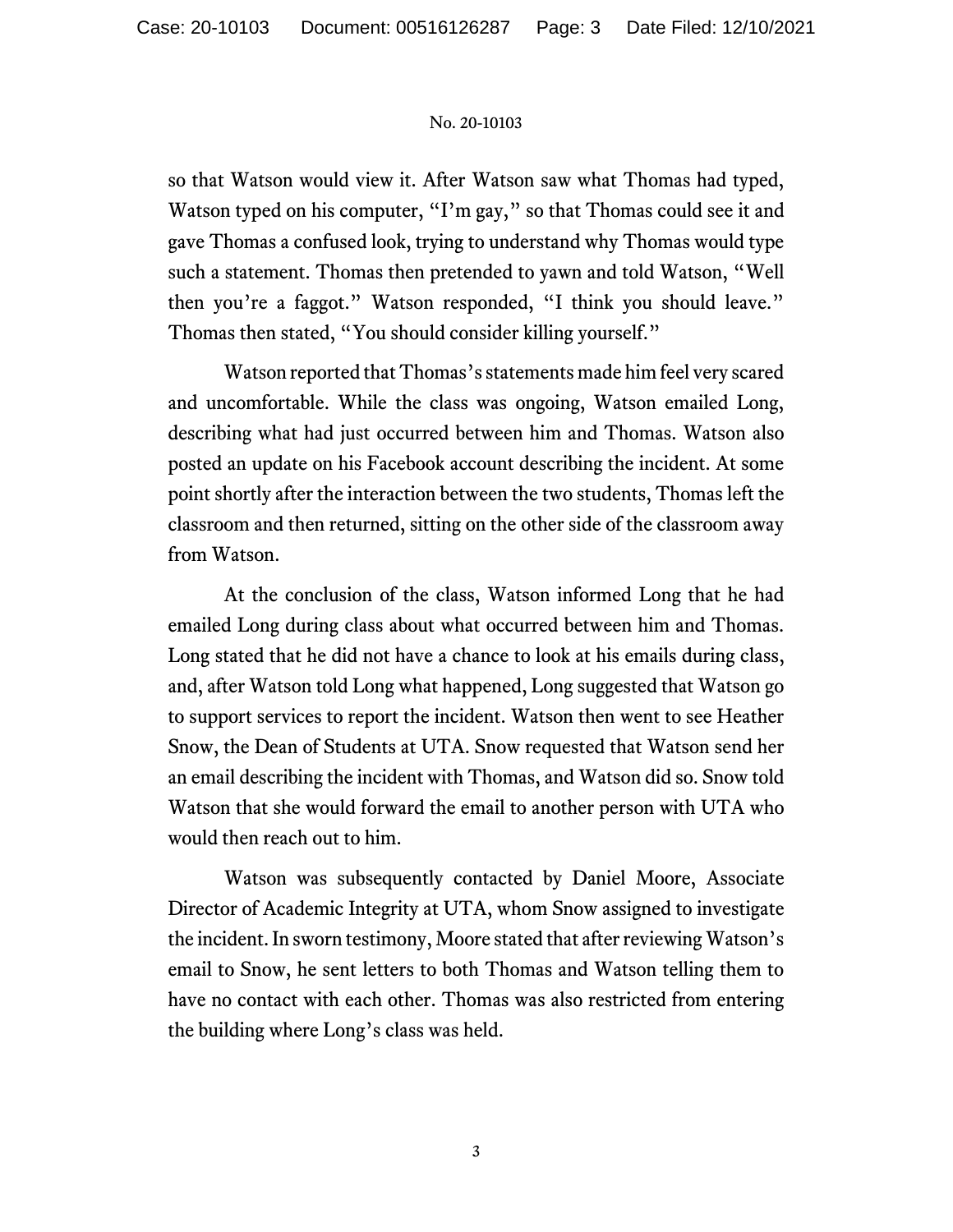Moore further testified as follows: On May 20, 2016, the day after the incident, he telephoned Thomas regarding Watson's allegations. During the call, Thomas "did not dispute the allegations" and "was very stoic and unemotional." Moore thereafter met with Watson, Thomas, and Blake Langford, the student sitting on the opposite side of Thomas from Watson.

In Moore's interview with Watson, Watson described the incident with Thomas consistent with the description he gave in his email to Snow. Watson additionally told Moore that after Thomas left the classroom and sat in a different chair, Watson passed a note to Lankford who was sitting next to Thomas's empty seat, describing what had just happened between him and Thomas. During his interview with Watson, Moore "observed that Watson seemed genuinely scared and worried," perceived that Watson "was emotionally upset and fearful of Thomas," and "found [Watson] to be credible."

In Moore's interview with Thomas, Thomas confirmed that he and Watson were sitting next to each other during Long's class. However, Thomas gave a different description of what occurred between him and Watson. Thomas contended that it was not he who began communicating with Watson, but that it was Watson who initiated conversation with Thomas. Specifically, Thomas said that Watson told him he was "beautiful" and kept glancing at him. Thomas, typing on his computer that he was "straight," requested Watson to "stop." Although Watson complied with Thomas's request to stop, Watson kept laughing at something on his phone and causing a distraction, so Thomas got up and changed seats.

Moore testified that, during his meeting with Thomas, "[Thomas] had a sheet of paper with him that he kept referring to," which "appeared to be a script or outline." Moore further observed that Thomas's responses to his follow-up questions lacked substance. For example, although Thomas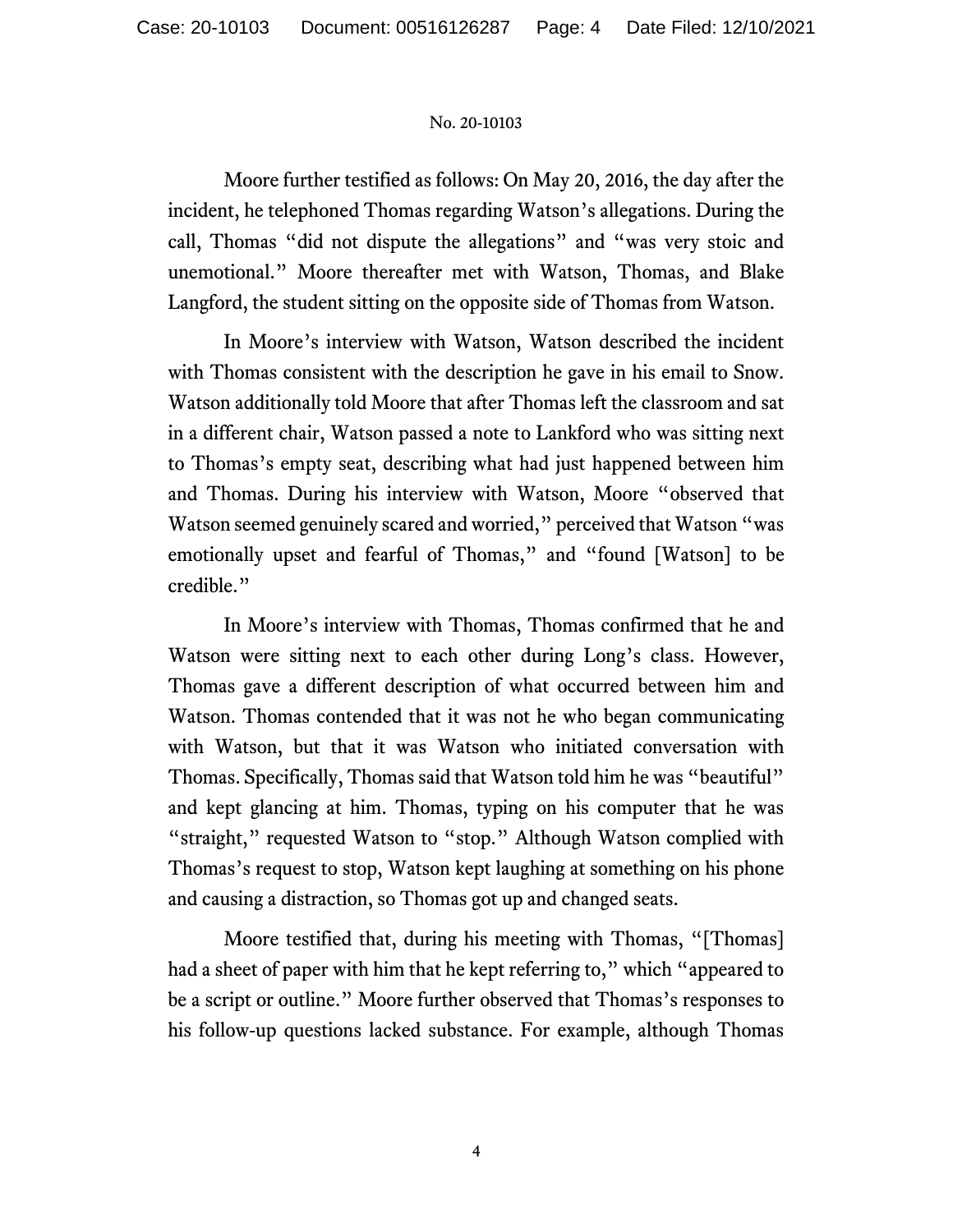stated that "he was scared of his accuser," he was not able to explain why. Additionally, there were often long pauses before Thomas would say anything in response to Moore's questions. Thomas further "lacked any emotion, even when he said he was scared of his accuser." Based on these observations, Moore found Thomas's description of the incident with Watson "suspect."

Moore lastly interviewed Lankford. Lankford stated that "he heard Watson tell [Thomas] that he should leave"<sup>[2](#page-4-0)</sup> and that when "he looked over . . . both students looked really tense." Lankford also stated that Thomas left the classroom, then came back about ten minutes later, and sat on the other side of the room. Lankford also saw Watson approach Long after class and that "[Thomas] was looking at Watson when this happened." Lankford further told Moore that after Thomas left, he leaned over and asked Watson what had happened. Watson then slid over a note of what Thomas had said to him. Lankford stated that the note described the incident consistent with Watson's description of what occurred. Lankford further stated that he did not hear or see Watson laughing or causing a distraction during class.

Based on his investigation, Moore concluded that Thomas violated the student code of conduct and should be placed on probation at UTA. On May 25, 2016, Moore informed Thomas of the results of his investigation and that Thomas was entitled to submit an appeal by June 8, 2016. Tragically, on

<span id="page-4-0"></span><sup>&</sup>lt;sup>2</sup> Klocke contends that Lankford testified in his deposition that, after Klocke got up and moved seats, he heard Watson say, "Well, if you don't like it, you should leave." Klocke asserts that Lankford's testimony creates a genuine issue of material fact regarding falsity. However, the deposition testimony to which Klocke cites is redacted such that Lankford's testimony about what he heard Watson say has been blocked out and is unreadable. The admissibility of Lankford's testimony regarding what he heard Watson say after Thomas got up and moved seats is another evidentiary question which should be addressed by the district court in the first instance.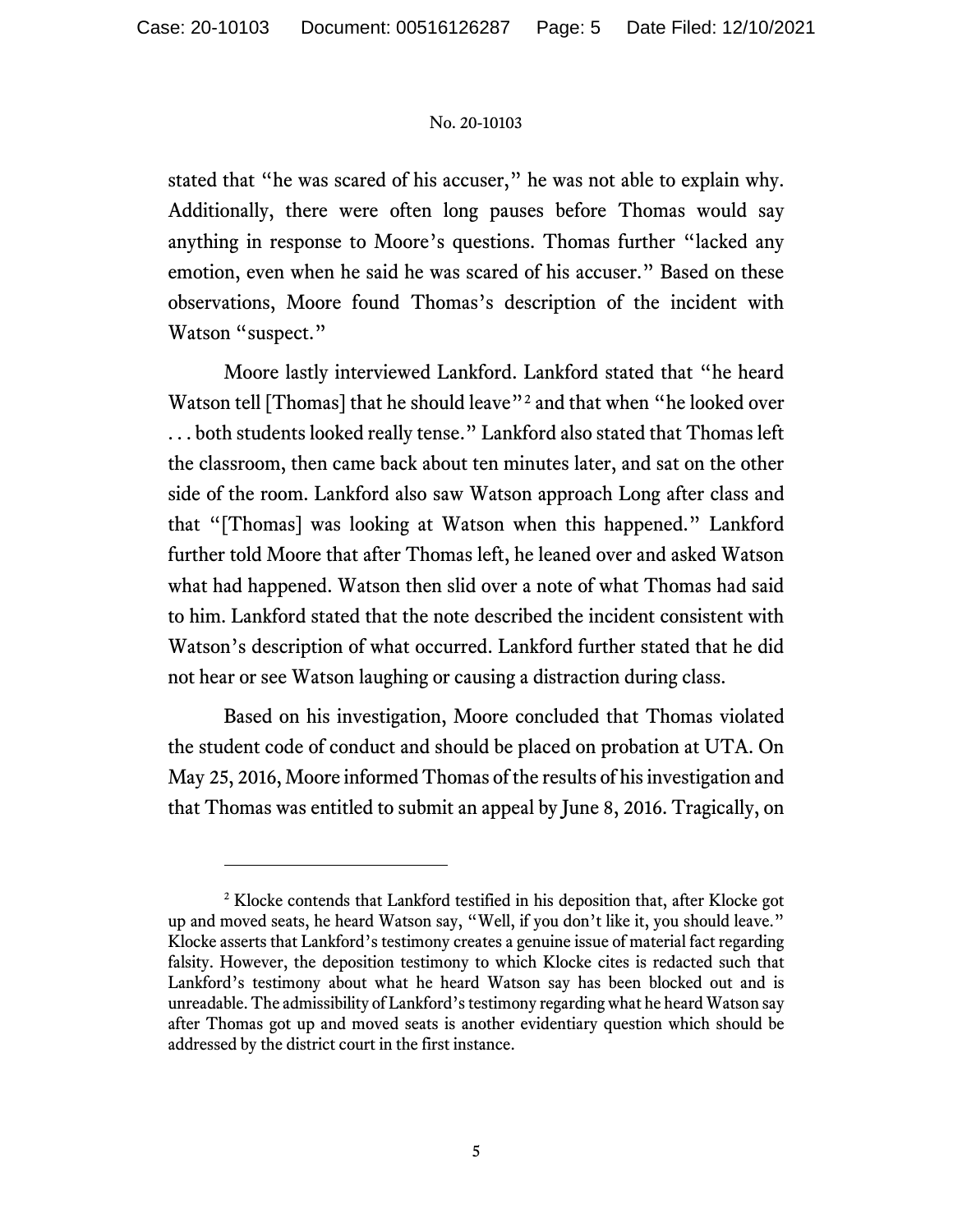June 2, 2016, two weeks after the incident, Thomas died by suicide using a gun he purchased on May 20, 2016, the day after the incident.

# **II. PROCEDURAL HISTORY**

On April 4, 2017, Klocke filed suit against UTA and Watson. He alleged that UTA violated Title IX by discriminating against Thomas on the basis of his gender and his status as an accused male aggressor. Klocke alleged that Watson made unwelcome sexual advances to Thomas and then defamed Thomas by publishing false and defamatory statements about him.

# **A. Title IX Claim Against UTA**

UTA filed a Rule 12(b) motion to dismiss for failure to state a claim and for lack of subject matter jurisdiction. The district court denied the motion and suggested that a motion for summary judgment would be a more appropriate request for summary disposition. UTA subsequently moved for summary judgment seeking dismissal of Klocke's Title IX claim, and Klocke filed a cross motion for partial summary judgment as to UTA's liability under Title IX. The district court granted UTA's motion for summary judgment and denied Klocke's cross motion for partial summary judgment. Klocke timely appealed.

On appeal, this Court affirmed the district court's summary judgment in favor of UTA dismissing Klocke's Title IX suit. [3](#page-5-0) We held that "UTA's disciplinary decisions were reasonable and justifiable on non-discriminatory grounds."[4](#page-5-1) Pertinent to the issues presented by this appeal, we determined that, based on what Moore learned, perceived, and believed as a result of his investigation of the incident, there was no triable issue under Title IX that

<sup>3</sup> *Klocke v. Univ. of Tex. at Arlington*, 938 F.3d 204 (5th Cir. 2019).

<span id="page-5-1"></span><span id="page-5-0"></span><sup>4</sup> *Id.* at 212.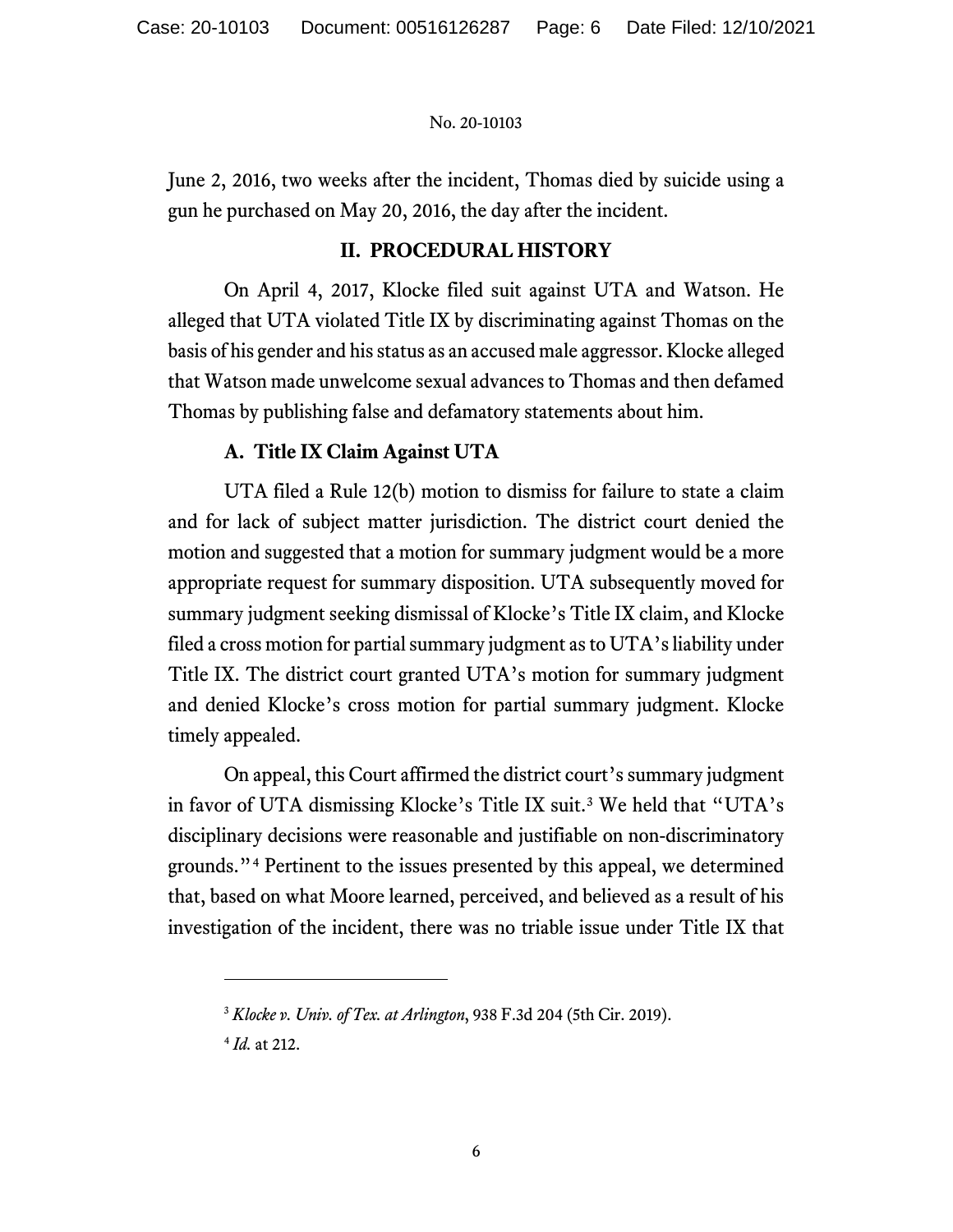the disciplinary proceeding had an "erroneous outcome."[5](#page-6-0) Specifically, we noted that itwas uncontradicted that Moore knew that Watson told the same, consistent story in a contemporaneous in-class email to Long and in a contemporaneous note passed to Lankford. [6](#page-6-1) Moore also knew that Watson had reported the same story in after-class emails and in-person discussions with Long, Snow, and Moore.[7](#page-6-2) We further noted that Moore perceived Watson to be credibly fearful of Thomas. On the other hand, in his interview with Thomas, Moore observed that Thomas relied on a written script and that Thomas could not meaningfully answer follow-up questions. We further noted that Moore's investigation found nothing supportive of Thomas's account of the incident, and that Moore's common sense suggested to him that Thomas's account was not credible[.8](#page-6-3) Lankford had additionally told Moore that he did not notice Watson behaving in a distracting manner as Thomas had alleged. We concluded that based on these facts, "Moore made a finding of responsibility after developing a meaningful record."[9](#page-6-4)

# **B. Defamation Claim Against Watson**

<span id="page-6-0"></span>Watson also filed a motion to dismiss, asserting that Klocke's defamation claim should be dismissed pursuant to the Texas Citizens Participation Act ("TCPA").<sup>[10](#page-6-5)</sup> Although Klocke argued that the TCPA was

<span id="page-6-5"></span><span id="page-6-4"></span><span id="page-6-3"></span><span id="page-6-2"></span><span id="page-6-1"></span><sup>10</sup> TEX. CIV. PRAC. & REM. CODE § 27.003. As this Court has noted, "[t]he Texas Citizens Participation Act is an anti-SLAPP (Strategic Litigation Against Public Participation) statute designed to "'encourage and safeguard the constitutional rights of persons to petition, speak freely, associate freely, and otherwise participate in government to the maximum extent permitted by law.'" *Klocke v. Watson*, 936 F.3d 240, 244 (5th Cir.

<sup>5</sup> *Id.* at 211. <sup>6</sup> *Id.* <sup>7</sup> *Id.* <sup>8</sup> *Id.* <sup>9</sup> *Id.*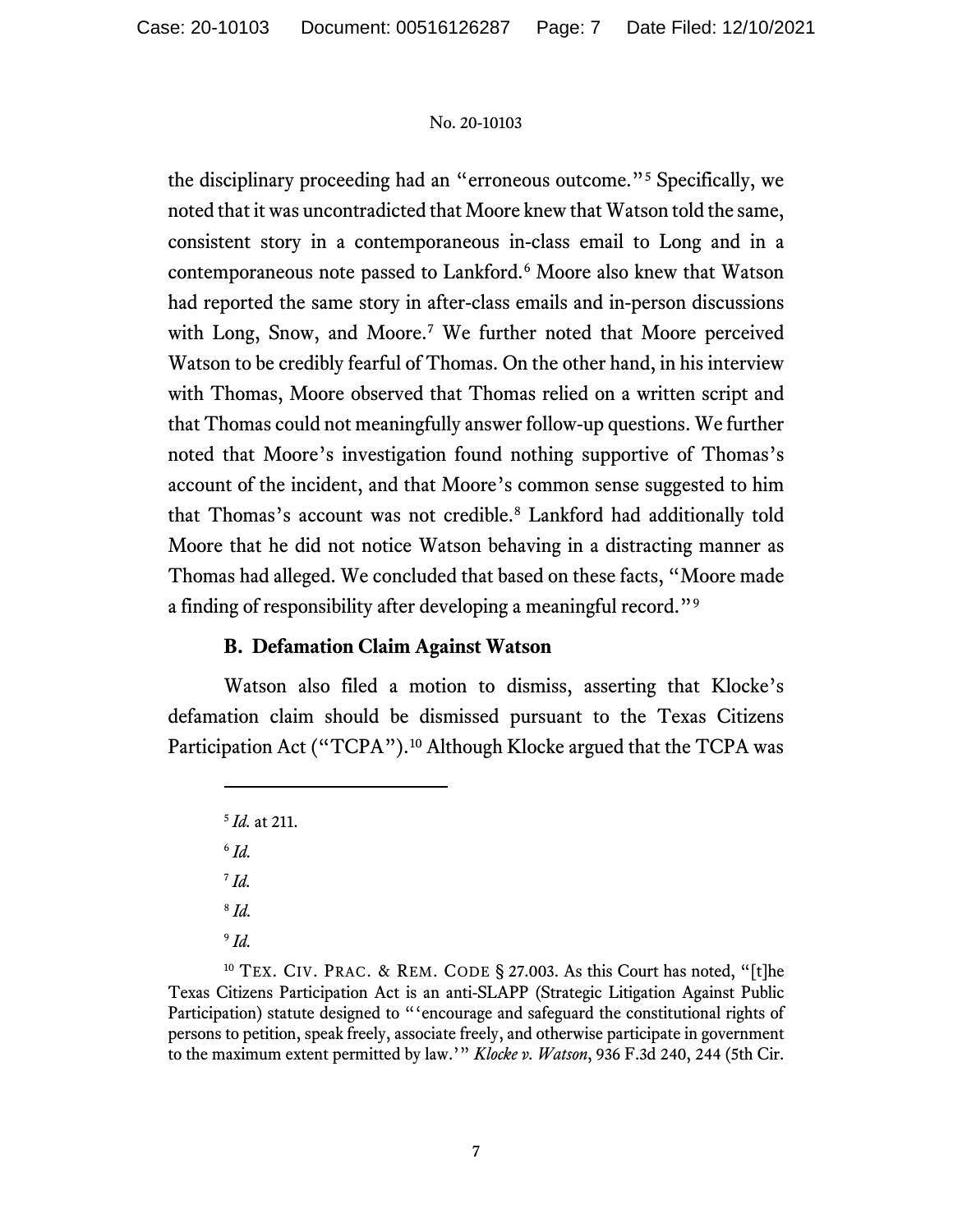inapplicable in federal court, the district court disagreed and determined that Klocke failed to meet the TCPA's requirements. The court therefore granted Watson's motion to dismiss, denied Klocke's motion to reconsider that ruling, and then entered a final judgment as to Watson only, as allowed by Rule 54(b). Klocke timely appealed.

On appeal, this Court reversed the district court's decision, holding that the TCPA was inapplicable in federal diversity cases because the statute conflicts with Rules 12 and 56 of the Federal Rules of Civil Procedure.<sup>[11](#page-7-0)</sup> After the defamation suit was remanded to the district court, Klocke filed an amended complaint restating his defamation claim against Watson. Specifically, Klocke alleged that Watson falsely published on Facebook and to UTA, through Snow and Moore, that Thomas wrote on his computer "all gays should die" or "gays should die," that Watson falsely published that Thomas told him he "should kill himself" or "should consider killing himself," and that Watson falsely published that Thomas called him a "faggot." Klocke further alleged that Watson falsely published that other students heard Thomas call Watson a faggot and that Thomas was "an aggressor." Klocke additionally alleged that Watson omitted material facts from his publications to create the false impression that Thomas threatened him and that the threat was unabated. Finally, Klocke alleged that Watson falsely published fact statements (1) that damaged Thomas's occupation as a student and any future occupation, (2) that Thomas made threats against Watson, and (3) that accused Thomas of sexual misconduct.

<span id="page-7-0"></span><sup>2019) (</sup>quoting TEX. CIV. PRAC. & REM. CODE § 27.003). "Other states have passed similar anti-SLAPP statutes because they 'have expressed concerns over the use (or abuse) of lawsuits that have the purpose or effect of chilling the exercise of First Amendment rights.'" *Id.* (citation omitted).

<sup>11</sup> *Klocke*, 936 F.3d at 245-46.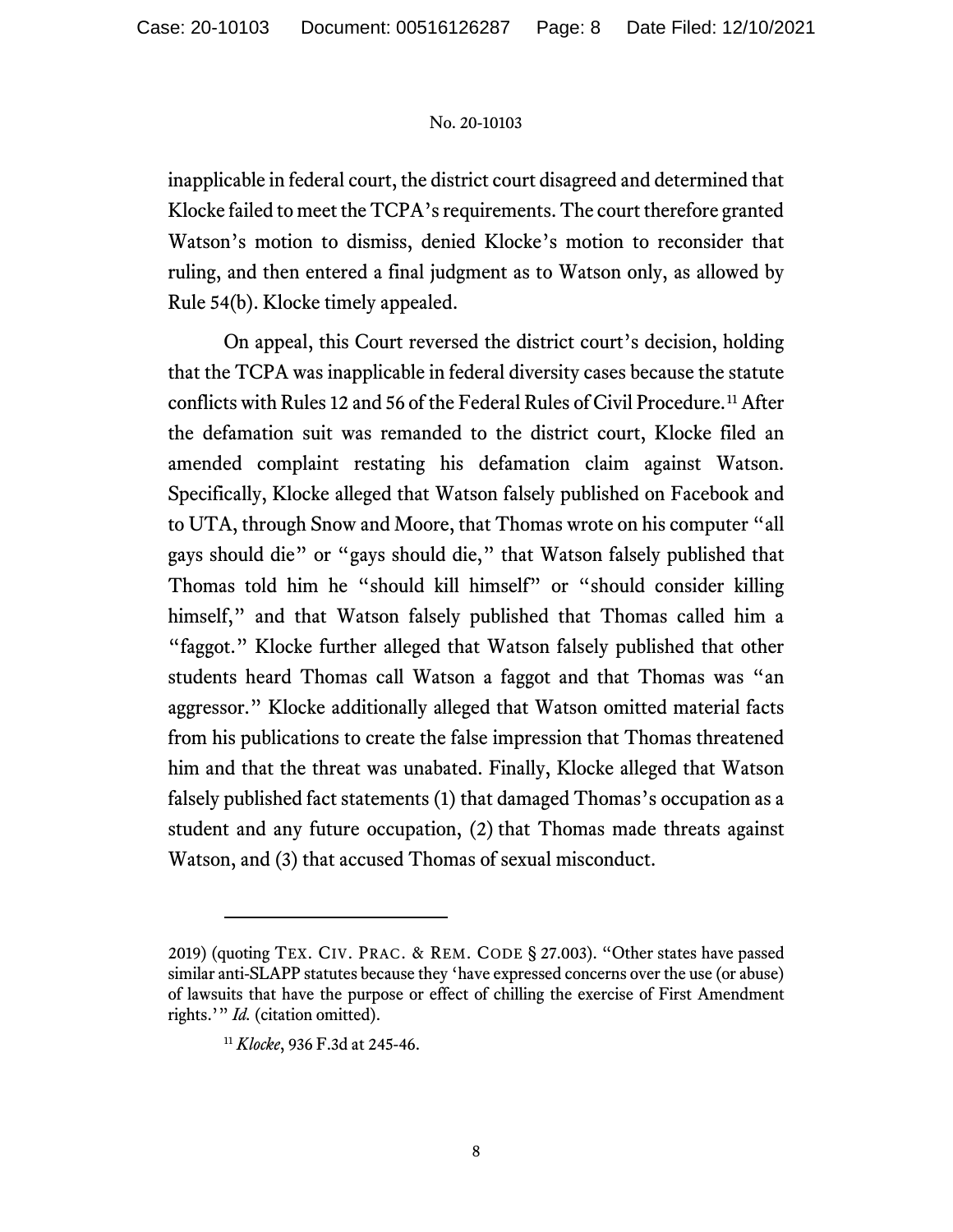Watson subsequently moved for summary judgment seeking dismissal of Klocke's amended complaint based on numerous grounds. The district court granted the motion, entering summary judgment in favor of Watson and dismissing Klocke's defamation claim.[12](#page-8-0) Klocke timely appealed.

# **III. DISCUSSION**

On appeal, Klocke argues that the district court erred in granting summary judgment because "[g]enuine issues of material fact existed as to whether Watson defamed Thomas, under one or more pled theories of defamation." Klocke further asserts that in granting summary judgment the district court made "impermissible credibility determinations." He requests reversal of the district court's summary judgment and remand for trial.

# **A. Standard of Review**

This Court reviews a district court's grant of summary judgment de novo, applying the same legal standards as the district court.[13](#page-8-1) Under Rule 56, "[a] party may move for summary judgment, identifying each claim or defense—or the part of each claim or defense—on which summary judgment is sought."<sup>[14](#page-8-2)</sup> "The [district] court shall grant summary judgment if the movant shows that there is no genuine dispute as to any material fact and the movant is entitled to judgment as a matter of law."<sup>[15](#page-8-3)</sup> "In deciding whether a fact issue has been created, the court must draw all reasonable inferences in

<span id="page-8-0"></span><sup>12</sup> *Klocke v. Watson*, No. 4:17-CV-285-A, 2020 WL 438114 (N.D. Tex. Jan. 28, 2020).

<span id="page-8-3"></span><span id="page-8-2"></span><span id="page-8-1"></span><sup>13</sup> *Warren v. Fed. Nat'l Mortg. Ass'n*, 932 F.3d 378, 382 (5th Cir. 2019); *Bellard v. Gautreaux*, 675 F.3d 454, 460 (5th Cir. 2012).

<sup>14</sup> FED. R. CIV. P. 56(a).

<sup>15</sup> *Id.*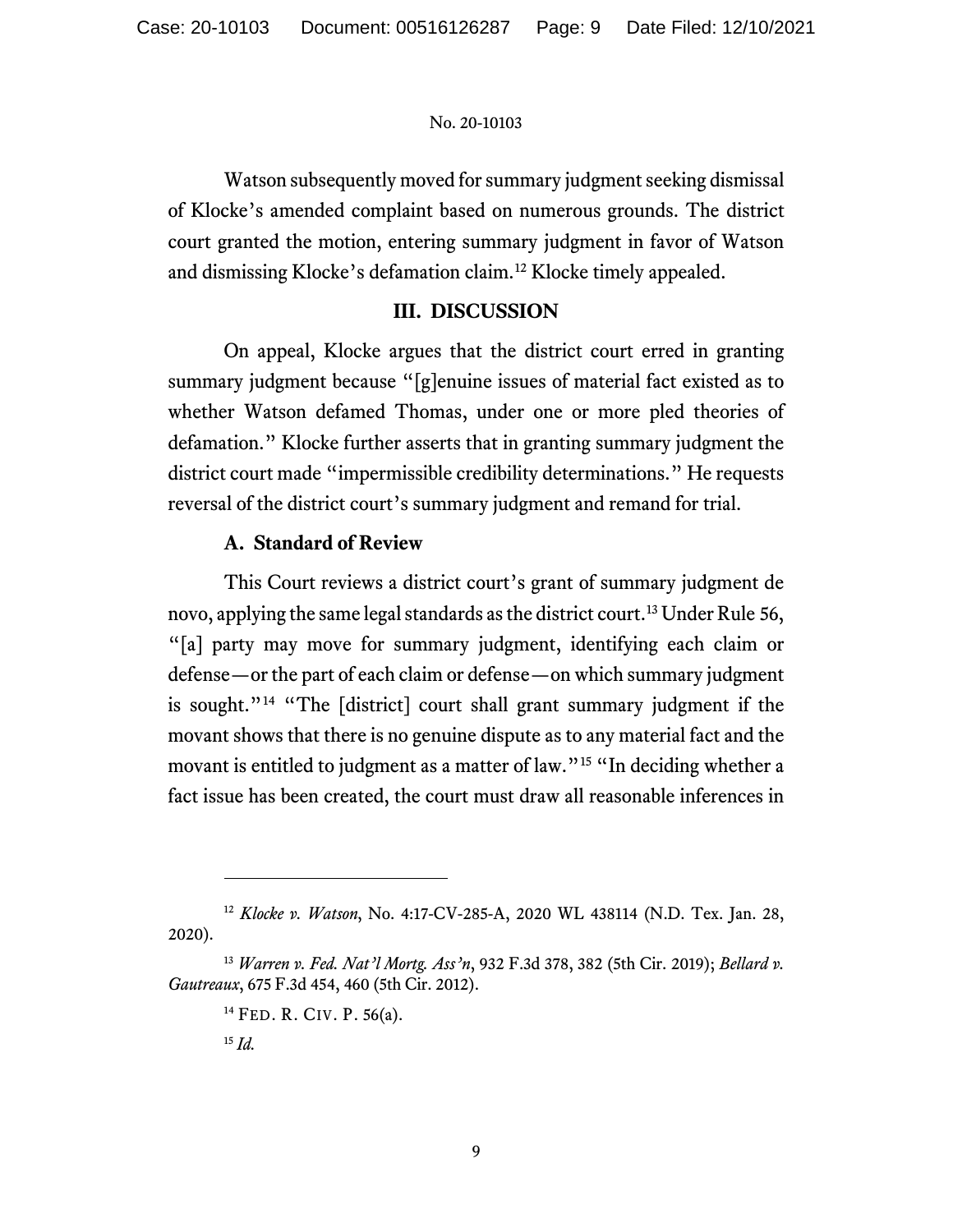favor of the nonmoving party, and it may not make credibility determinations or weigh the evidence."<sup>[16](#page-9-0)</sup>

Rule 56 further provides that "[a] party asserting that a fact cannot be or is genuinely disputed must support the assertion by" (1) citing to particular parts of materials in the record, (2) demonstrating that the materials cited do not establish the absence or presence of a genuine dispute, or (3) showing "that an adverse party cannot produce *admissible* evidence to support the fact."<sup>[17](#page-9-1)</sup> With respect to the admissibility of evidence, "[a] party may object that the material cited to support or dispute a fact cannot be presented in a form that would be admissible in evidence."<sup>[18](#page-9-2)</sup>

# **B. Defamation under Texas Law**

As articulated by the Texas Supreme Court, "[t]o state a defamation claim, a plaintiff must show (1) the publication of a false statement of fact to a third party, (2) that was defamatory concerning the plaintiff, (3) with the requisite degree of fault, at least amounting to negligence, and (4) damages, in some cases."[19](#page-9-3) A statement is "defamatory" when it tends to "harm the reputation of another as to lower him in the estimation of the community or to deter third persons from associating or dealing with him."[20](#page-9-4) "In

<span id="page-9-1"></span><span id="page-9-0"></span><sup>16</sup> *Garcia v. Professional Contract Serv., Inc.*, 938 F.3d 236, 240 (5th Cir.2019) (internal quotation marks and citation omitted).

<sup>&</sup>lt;sup>17</sup> FED. R. CIV. P.  $56(c)(1)$  (emphasis added).

 $^{18}$  FED. R. CIV. P. 56(c)(2).

<span id="page-9-4"></span><span id="page-9-3"></span><span id="page-9-2"></span><sup>19</sup> *Innovative Block of S. Tex., Ltd. v. Valley Builders Supply, Inc.*, 603 S.W.3d 409, 417 (Tex. 2020) (citation omitted).

<sup>20</sup> *Id.* (internal quotation marks and citations omitted).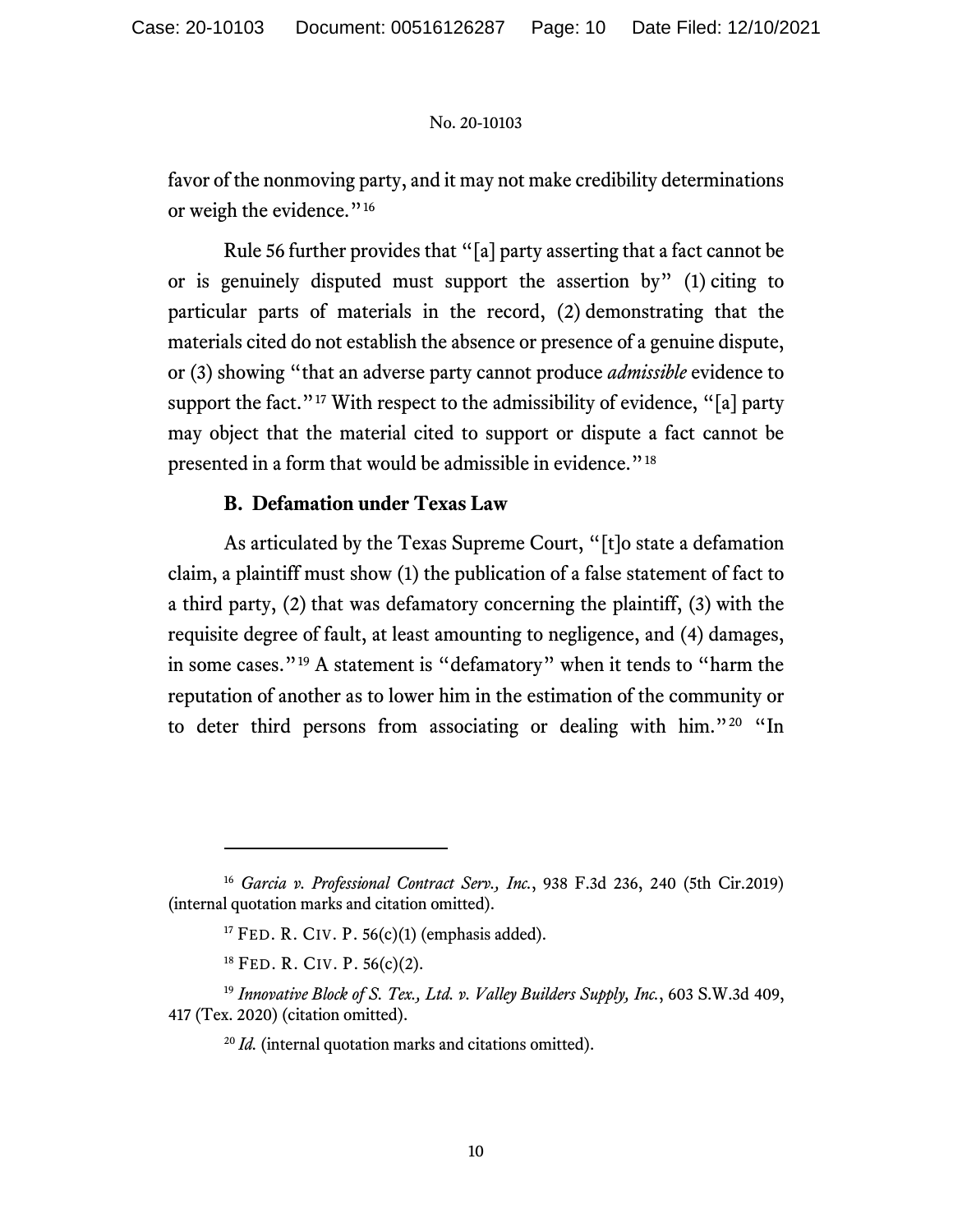defamation suits brought by private individuals, truth is an affirmative defense."<sup>[21](#page-10-0)</sup>

# **C. Analysis**

Watson moved for summary judgment based on several different grounds. He argued that Klocke could not present competent summary judgment evidence establishing a genuine issue of material fact as to the elements of a defamation claim under Texas law, i.e., that his published statements regarding Thomas were false, that the statements were defamatory, that he had acted negligently in publishing the statements, or that his statements caused Thomas any pain and suffering to constitute compensable damages.<sup>[22](#page-10-1)</sup> He also moved for summary judgment as to his affirmative defense of truth.

# 1. Falsity and Fault

With respect to his argument that Klocke could not present competent summary judgment evidence establishing that his published statements were false, Watson argued that Klocke would "likely attempt to show that the statements were false through the second-hand, hearsay testimony of family members." Watson contended such testimony was inadmissible under the Federal Rules of Evidence and thus not competent summary judgment evidence. Watson additionally asserted that Thomas's statements to Moore, as reflected in Moore's interview notes, were double hearsay and consequently also inadmissible and not competent summary

<span id="page-10-0"></span><sup>21</sup> *Warren v. Fed. Nat'l Mortg. Ass'n*, 932 F.3d 378, 383 (5th Cir. 2019) (citation omitted); *see* TEX. CIV. PRAC. & REM. CODE § 73.005(a) ("The truth of the statement in the publication on which an action for libel is based is a defense to the action.").

<span id="page-10-1"></span> $22$  As to the Facebook post, Watson additionally argued that Klocke failed to comply with the Texas Defamation Mitigation Act and that consequently any claim based on the post should be dismissed.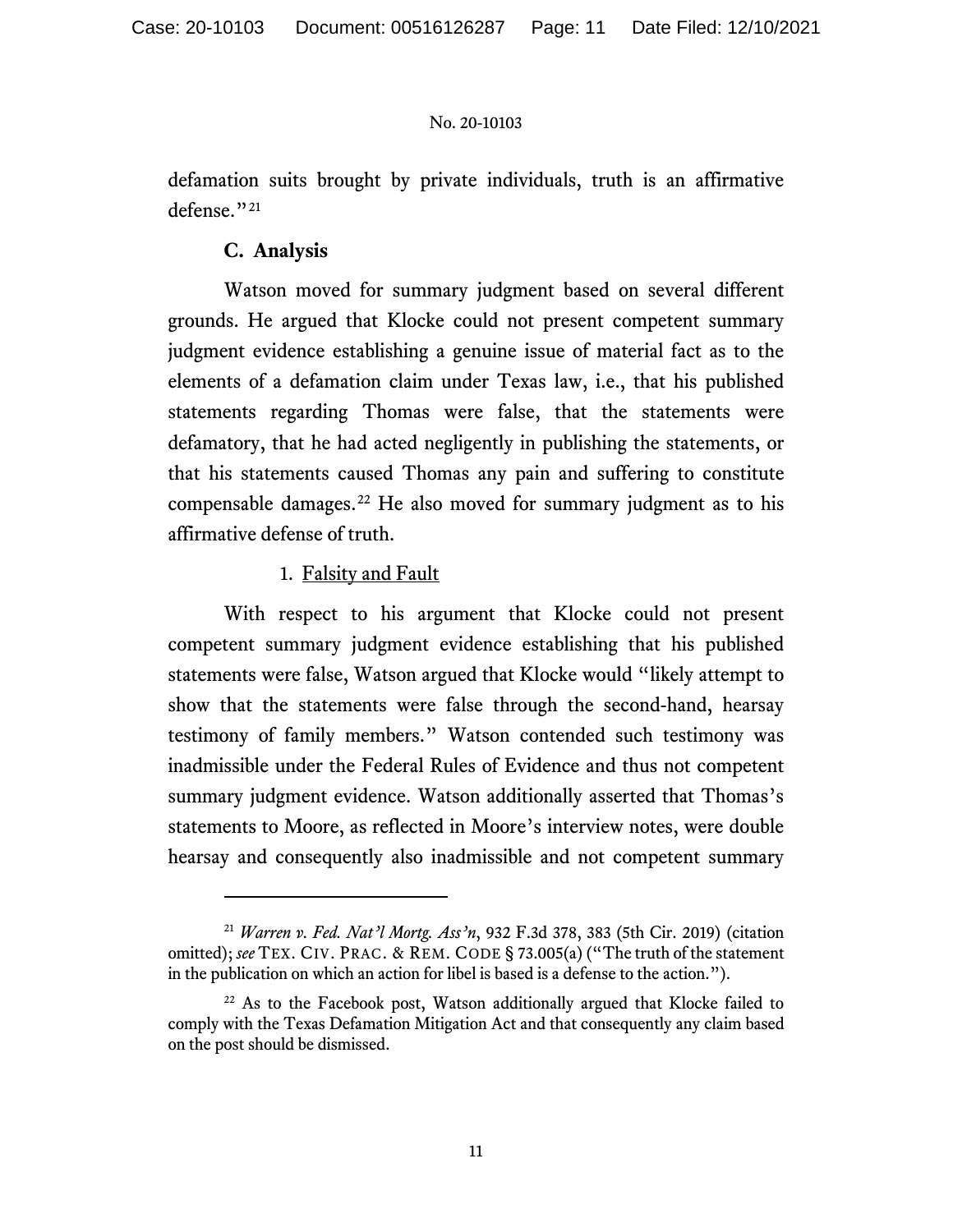judgment evidence. Watson asserted that, on the other hand, he had presented competent summary judgment evidence, in the form of his sworn testimony by affidavit and deposition, that his published statements regarding what Thomas communicated to him were true.

In his opposition to Watson's motion for summary judgment, Klocke argued that Moore's interview notes were not hearsay under the Federal Rules of Evidence, and he objected to any testimony by Watson about what Thomas allegedly communicated to him during the May 19, 2016 class. Like Watson, Klocke argued that such testimony was hearsay under the Federal Rules of Evidence. He additionally contended that the testimony was prohibited by Texas Rule of Evidence 601, the "Dead Man's Rule," and that the exceptions to the rule did not apply because Watson's testimony was not corroborated, and he was not calling Watson to testify at trial.<sup>23</sup> Watson countered that his testimony was not hearsay under various provisions of the Federal Rules of Evidence. Relying on Texas appellate court decisions, Watson further asserted that Klocke waived protection of the "Dead Man's Rule" by questioning him about Thomas's statements during his deposition and later relying on that deposition testimony in opposition to his motion for summary judgment.

As already mentioned, Rule 56 allows a party to move for summary judgment on the basis "that an adverse party cannot produce *admissible* evidence" to establish a genuine issue of material fact for trial. Furthermore, Rule 56 permits a party to object to the admissibility of material cited to

<span id="page-11-0"></span><sup>&</sup>lt;sup>23</sup> *See* TEX. R. EVID. RULE 601(b)(3) (providing that a party may testify against another party about an oral statement by the decedent if  $"$ (A) the party's testimony about the statement is corroborated; or (B) the opposing party calls the party to testify at the trial about the statement.")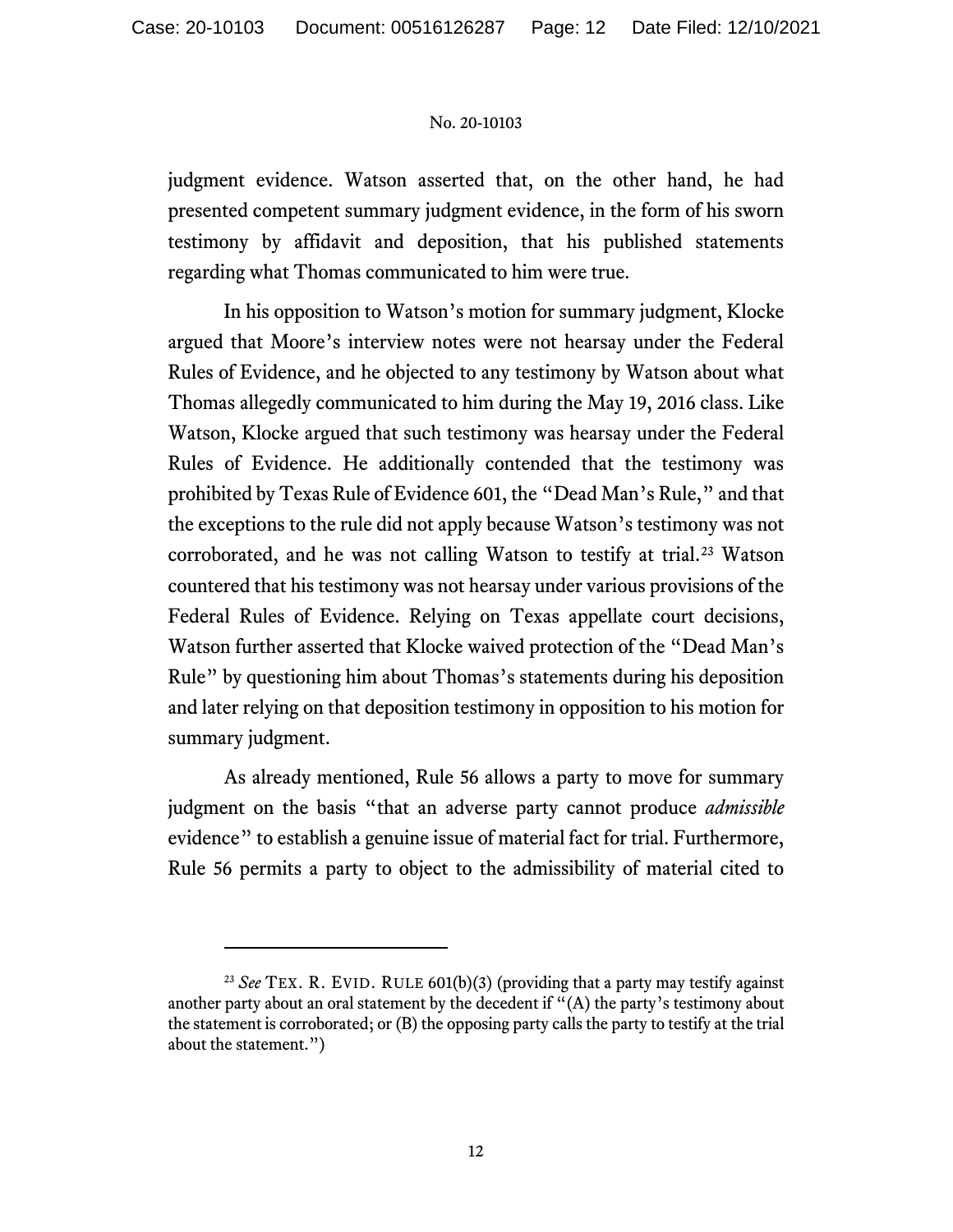support or dispute a fact.<sup>[24](#page-12-0)</sup> Watson's motion for summary judgment, which challenged the admissibility of Klocke's evidence, and Klocke's summaryjudgment opposition, which similarly objected to Watson's evidence as inadmissible, were properly filed under those provisions of Rule 56.

Although the parties' summary-judgment filings presented the district court with numerous evidentiary issues, the district court did not resolve those questions prior to granting summary judgment.<sup>[25](#page-12-1)</sup> Instead, the district court relied on this Court's decision from Klocke's prior appeal of his Title IX claim to determine that there was no genuine fact issue as to Klocke's allegations that Watson lied about what Thomas communicated to him during the May 19, 2016 class.

In the appeal involving Klocke's Title IX claim, we considered whether UTA's disciplinary proceeding had an "erroneous outcome." The district recounted our findings on this issue, and in particular, our observations regarding what informed Moore's disciplinary decision: that Moore knew Watson told the same, consistent story to him, Snow, Long, and Lankford; that Moore perceived Watson as credibly fearful of Thomas; that Moore observed Thomas relying on a written script during his interview and could not meaningfully answer follow-up questions; that Lankford did not notice Watson behaving in a distracting manner during the class as Thomas had alleged; that Moore's common sense suggested to him that Thomas's explanation of the incident was not credible; and that Moore's investigation uncovered no evidence to support Thomas's account of what occurred. The

<sup>24</sup> FED. R. CIV. P. 56(c)(2).

<span id="page-12-1"></span><span id="page-12-0"></span><sup>&</sup>lt;sup>25</sup> "Although this court may decide a case on any ground that was presented to the trial court, we are not required to do so." *Breaux v. Dilsaver*, 254 F.3d 533, 538 (5th Cir. 2001). We leave it to the district court to decide, in the first instance, the numerous evidentiary issues presented in this case.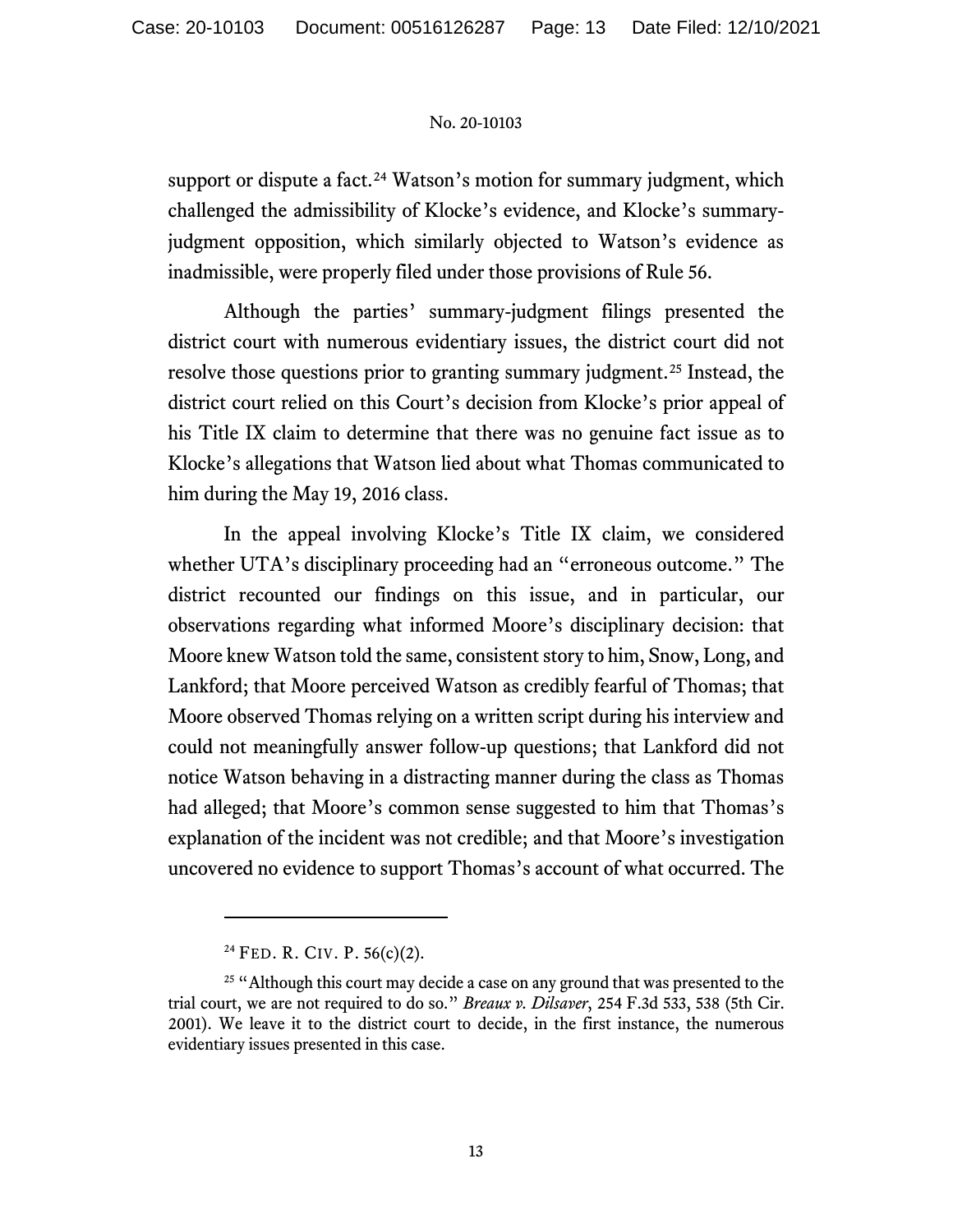district court then concluded: "In sum, defendant did not publish false statements of fact about Thomas."<sup>[26](#page-13-0)</sup>

In so concluding, the district court erred because it relied on our conclusions regarding Moore's knowledge, observations, and beliefs from his investigation of the incident to determine that Watson's version of the incident was credible. As stated above, the district court is not permitted to make credibility determinations at the summary judgment level.<sup>[27](#page-13-1)</sup> Although we stated in the prior appeal that Moore reasonably determined that Watson's account of the incident was credible, the district court was not permitted to rely on that determination or adopt Moore's credibility determination as its own on summary judgment.

The district court similarly erred in concluding that there was no genuine issue of material fact as to the element of fault, i.e., that Watson at least acted negligently,<sup>[28](#page-13-2)</sup> because that conclusion was founded upon its impermissible credibility determination. Specifically, the district court determined that "no other conclusion could be reached but that defendant believed the statements he made regarding Thomas were true. He did not know or have reason to know that the statements were false." Here again, the district court made a credibility determination regarding Watson to arrive at

<span id="page-13-0"></span><sup>26</sup> *Klocke v. Watson*, No. 4:17-CV-285-A, 2020 WL 438114, at \*4 (N.D. Tex. Jan. 28, 2020).

<span id="page-13-1"></span><sup>27</sup> *Garcia v. Professional Contract Serv., Inc.*, 938 F.3d 236, 240 (5th Cir.2019) (internal quotation marks and citation omitted).

<span id="page-13-2"></span><sup>&</sup>lt;sup>28</sup> "The status of the person allegedly defamed determines the requisite degree of fault. A private individual need only prove negligence, whereas a public figure or official must prove actual malice." *In re Lipsky*, 460 S.W.3d 579, 593 (Tex. 2015) (citation omitted).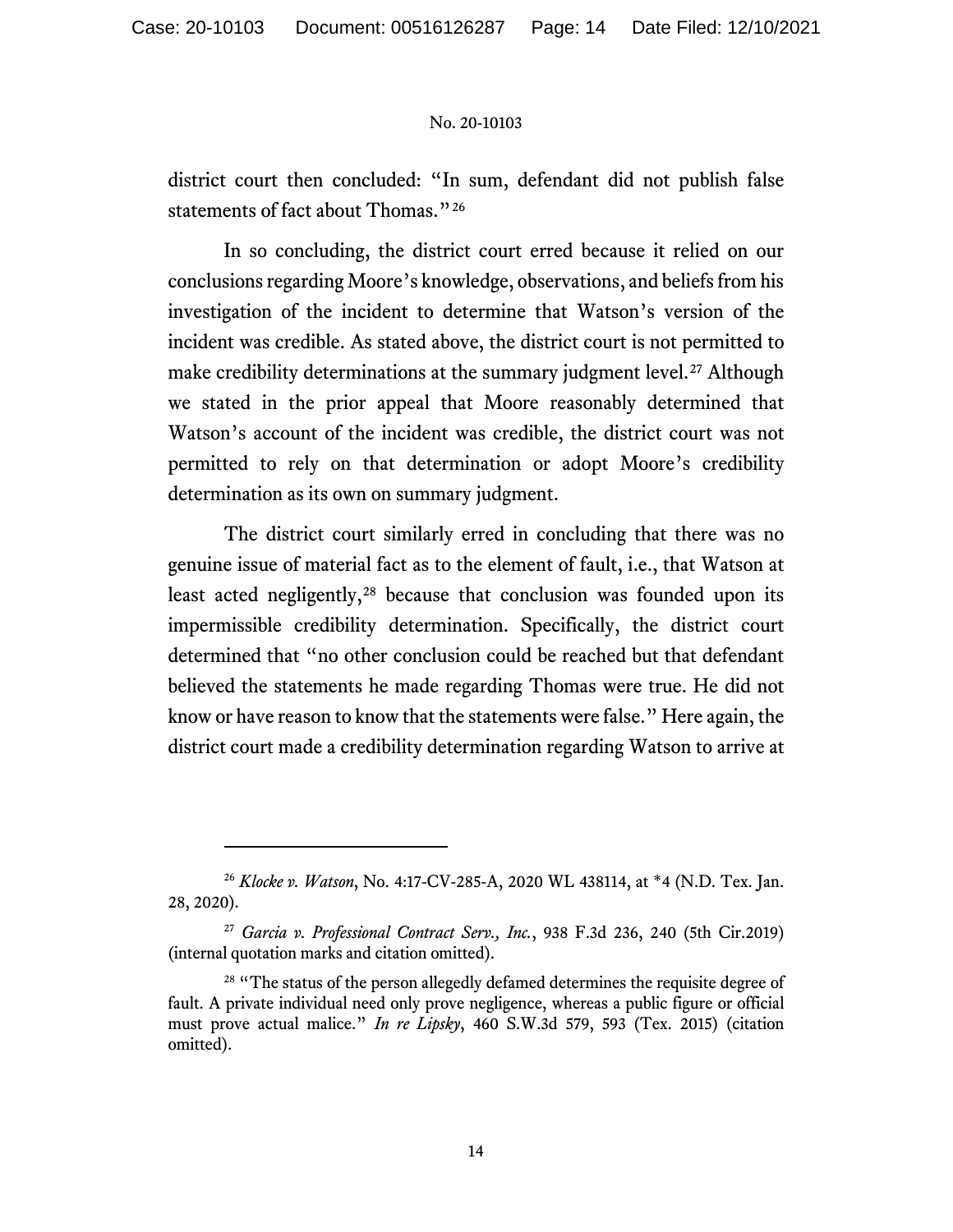its conclusion that there was no genuine issue for trial regarding fault. The district court erred in doing so.

# 2. Defamatory Nature of Statements and Damages

Another element of a defamation claim under Texas law is that the published statements must be defamatory. In his motion for summary judgment, Watson argued that none of the statements Klocke alleged to be defamatory fit within the definition of "defamation per se," as defined by Texas law, and that, at best, such statements could constitute only "defamation per quod." Because, Watson contended, the statements did not constitute defamation per se, Texas law required Klocke to prove that Watson acted with the requisite degree of fault and that Thomas suffered actual damages.

As explained by the Texas Supreme Court, "[d]efamation per se refers to statements that are so obviously harmful that general damages, such as mental anguish and loss of reputation, are presumed."[29](#page-14-0) Examples of defamation per se are "[a]ccusing someone of a crime, of having a foul or loathsome disease, or of engaging in serious sexual misconduct."<sup>[30](#page-14-1)</sup> "Remarks that adversely reflect on a person's fitness to conduct his or her business or trade are also deemed defamatory per se."<sup>[31](#page-14-2)</sup> "[W]hether a statement qualifies as defamation per se is generally a question of law."[32](#page-14-3)

<span id="page-14-0"></span>Defamation per quod is defamation that "either (1) is not apparent but is proved by extrinsic evidence showing its injurious meaning or (2) is

- <span id="page-14-2"></span><sup>31</sup> *Id.* (citation omitted).
- <span id="page-14-3"></span><sup>32</sup> *Id.* (citation omitted).

<sup>29</sup> *Id.* at 596 (citation omitted).

<span id="page-14-1"></span><sup>30</sup> *Id.* (citation omitted).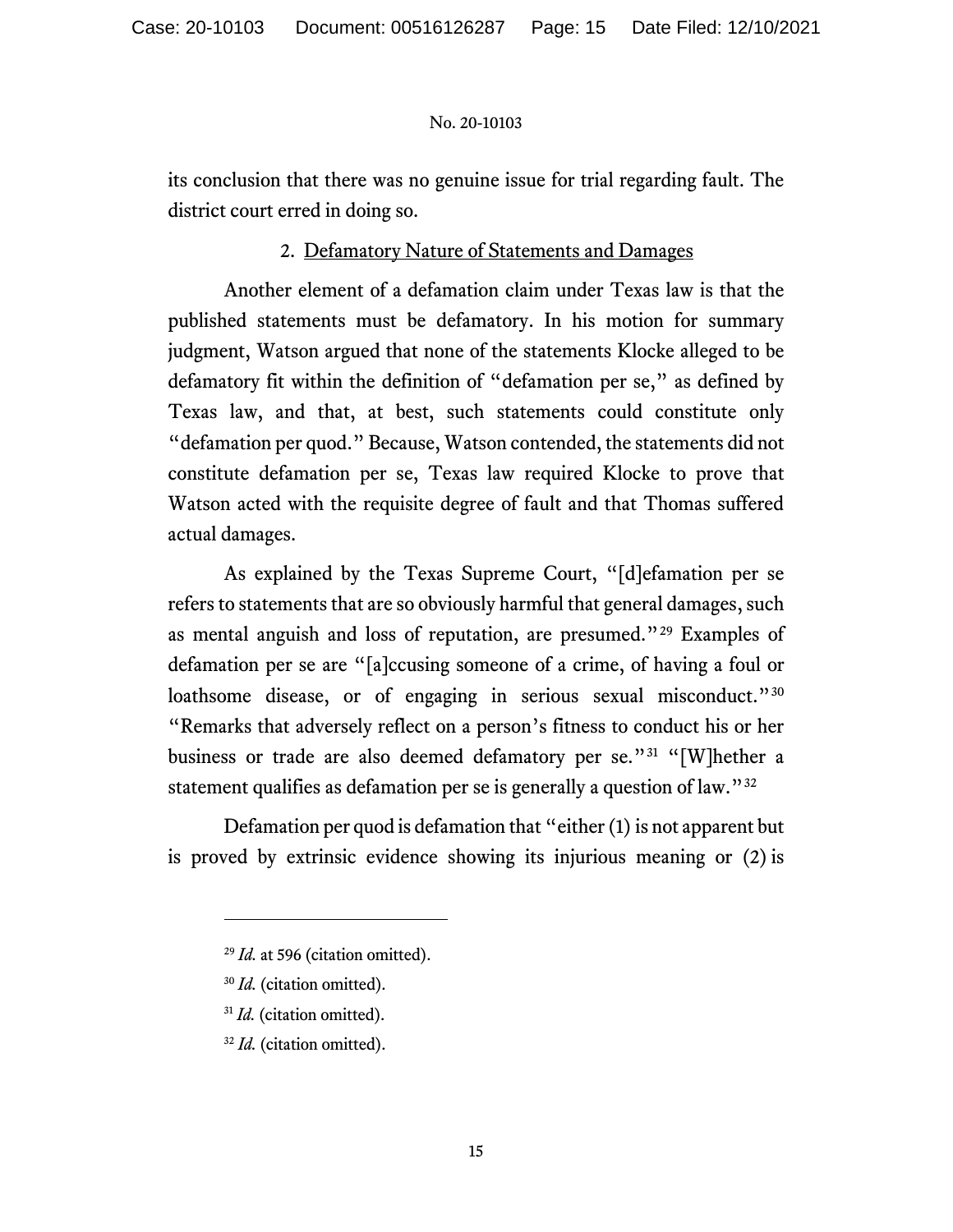apparent but not a statement that is actionable per se."[33](#page-15-0) Nominal damages are not recoverable, and actual damages must be proven.[34](#page-15-1)

In his summary-judgment opposition, Klocke argued that Watson's published statements, in particular his statements that Thomas made homophobic comments were reasonably capable of defamatory meaning. He argued that Watson's statements made him out to be a "homophobic aggressor" and that, based on those statements, UTA sanctioned him in the form of excluding him from the class. Klocke further argued that Watson's statements constituted defamation per se because the statements accused Thomas of conduct which imputed a crime. Specifically, Klocke argued that the statements described an assault as defined in Section 22.01(a)(2) of the Texas Penal Code, which provides that a person commits assault if he "intentionally or knowingly threatens another with imminent bodily injury."

The district court determined that Klocke had waived the issue that Watson's published statements were defamation per se, and that, in any event, "[n]one of the statements fit[] any of the [defamation per se] categories."[35](#page-15-2) The district court erred in determining that Klocke waived this issue because Klocke clearly addressed it in his summary-judgment opposition. Moreover, the district court provided no explanation for its conclusion that none of Watson's statements could constitute defamation per se. Because the district court wrongly determined that Klocke waived his argument that Watson's published statements were defamation per se, and otherwise failed to explain its decision determining that the statements could

<span id="page-15-0"></span><sup>33</sup> *Brady v. Klentzman*, 515 S.W.3d 878, 886 n.4 (Tex. 2017) (internal quotation marks and citations omitted).

<sup>34</sup> *Id.*

<span id="page-15-2"></span><span id="page-15-1"></span><sup>35</sup> *Klocke v. Watson*, No. 4:17-CV-285-A, 2020 WL 438114, at \*4 (N.D. Tex. Jan. 28, 2020).